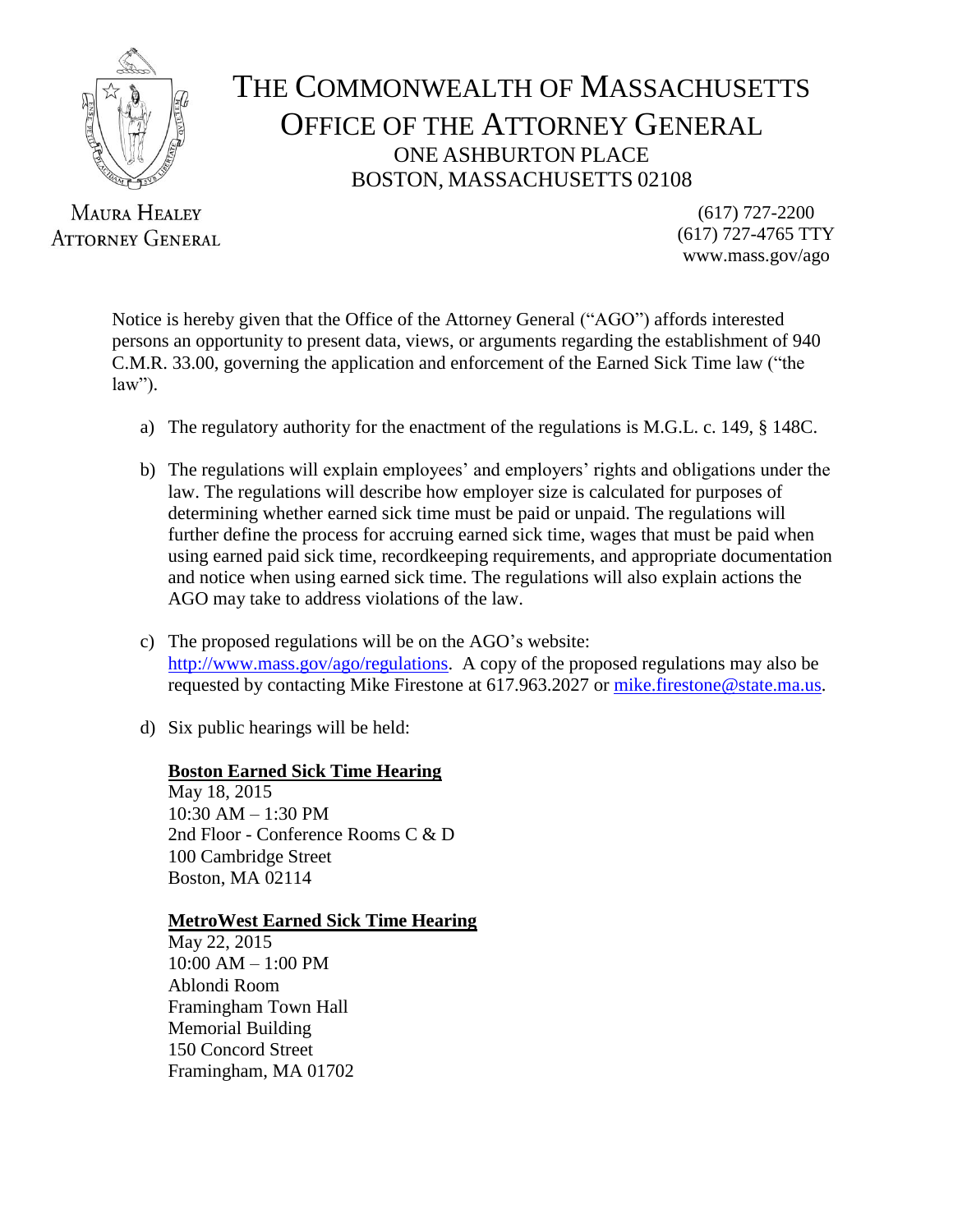# **Springfield Earned Sick Time Hearing**

May 29, 2015 10:30 AM – 1:30PM 3rd Floor Community Room 1350 Main Street Springfield, MA 01103

## **Berkshire County Earned Sick Time Hearing**

May 29, 2015 10:00 AM – 1:00 PM Pittsfield City Hall Council Chambers 70 Allen Street Pittsfield, MA 01201

## **South Coast Earned Sick Time Hearing**

June 1, 2015 1:30 PM – 4:30 PM Hearing Room 1 Government Center Fall River, MA 02722

#### **Worcester Earned Sick Time Hearing**

June 5, 2015 10:00 AM – 1:00 PM Main Library Saxe Room 3 Salem Street Worcester, MA 01608

e) Comments may be submitted electronically or in writing. Comments received by the AGO are subject to the Public Records Law and may be disclosed or posted on our website. Please do not include personal information.

Electronic comments should be submitted to [agoregulations@state.ma.us,](mailto:agoregulations@state.ma.us) and include a reference to "Earned Sick Time" in the subject line.

To submit comments in writing, comments may be mailed to:

Mike Firestone Assistant Attorney General Attorney General's Office 1 Ashburton Place 20th Floor Boston, MA 02108